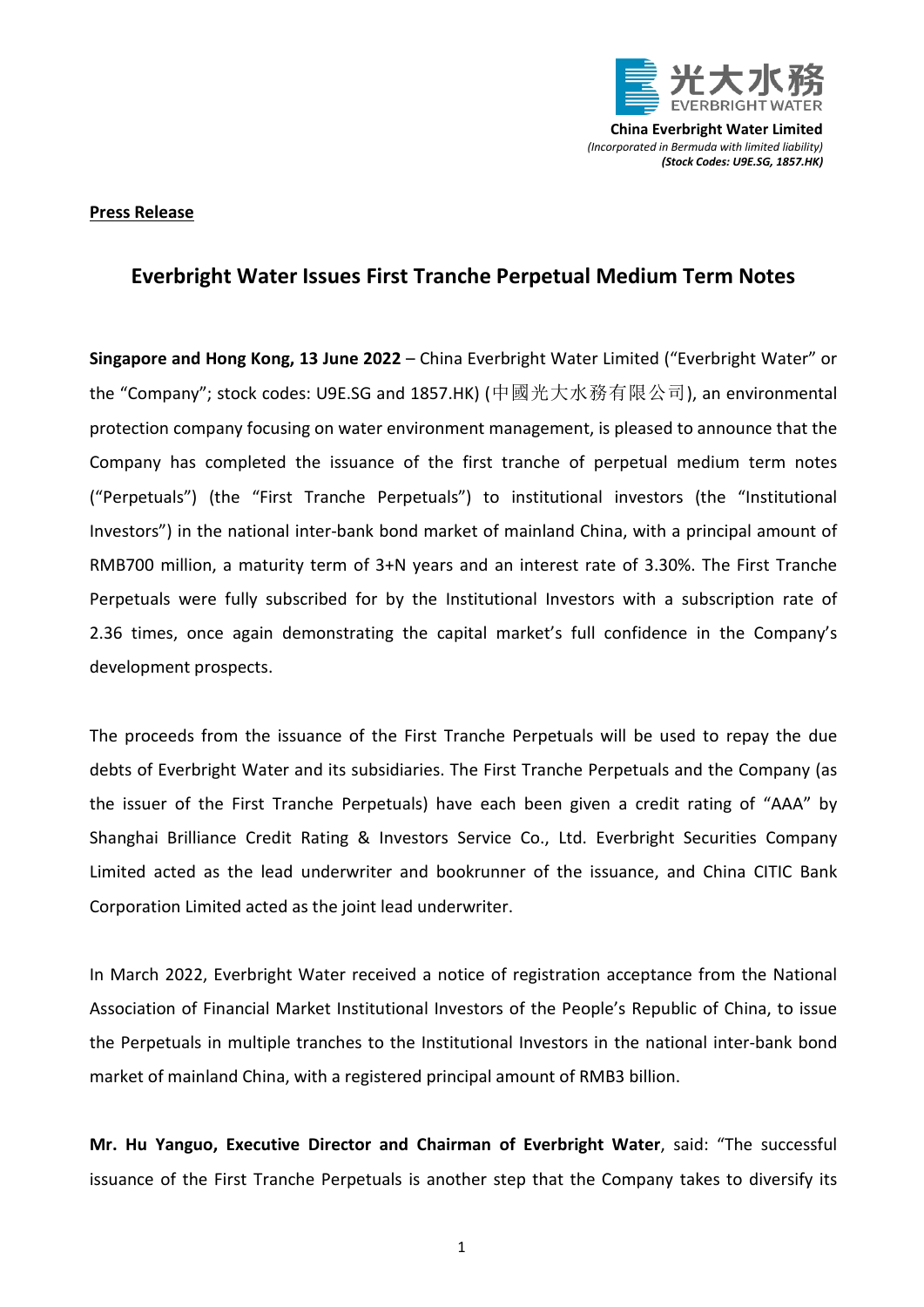

**China Everbright Water Limited** *(Incorporated in Bermuda with limited liability) (Stock Codes: U9E.SG, 1857.HK)*

financing channels, following its issuance of corporate bonds, asset-backed securities, mediumterm notes, and super and short-term commercial papers in recent years. The smooth issuance of the First Tranche Perpetuals reflects the Company's active exploration of equity-based financing, which helps the Company reduce gearing ratio, improve liquidity, and optimise capital structure. It will also facilitate the Company to utilise a variety of financing tools and keep its financing cost within a reasonable range. Going forward, Everbright Water will continue monitoring market conditions closely to arrange for issuance of the remaining Perpetuals, in order to provide stable and flexible capital support for the Company's innovation-oriented and high-quality development. "

*-End-*